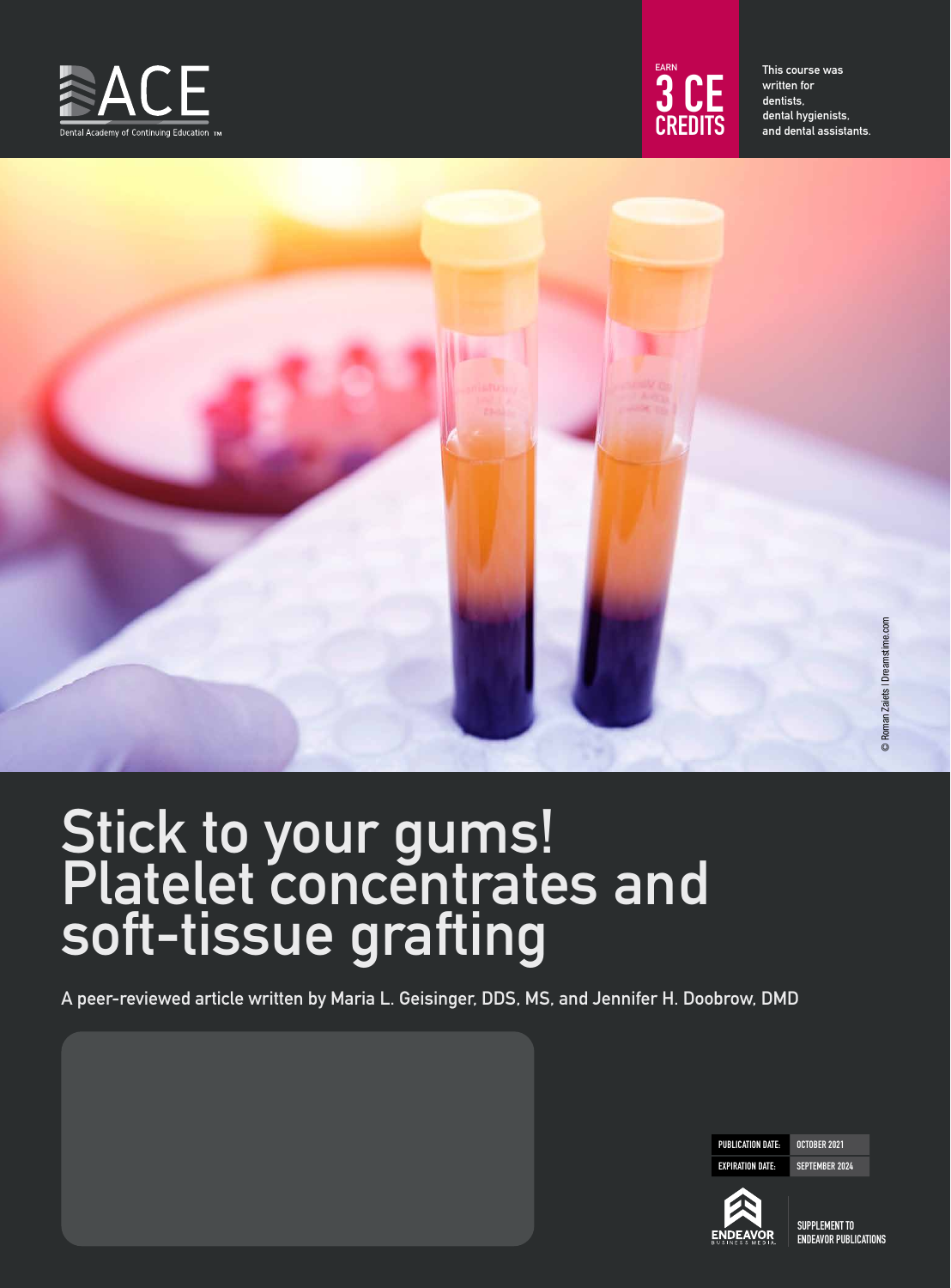# EARN 3 CE

# Stick to your gums! Platelet concentrates and soft-tissue grafting

#### Abstract

Gingival recession is a prevalent oral condition and can result in esthetic compromise, dentinal hypersensitivity (DH), and an increase in radicular caries rates. Thin periodontal phenotype is a common predisposing factor for gingival recession and many surgical interventions aim to both achieve root coverage and alter the periodontal phenotype through soft-tissue grafting. While many of these grafting procedures are predictable in improving soft-tissue quality and quantity around teeth and dental implants, patients often complain of discomfort at both the donor and recipient sites. Free gingival grafts (FGGs) and coronally advanced flaps (CAF) alone or in combination with subepithelial connective tissue graft (sCTG) and/or acellular dermal matrix (ADM) are among the most common surgical procedures employed to achieve root coverage and enhance periodontal phenotype. Platelet concentrates (PCs) have been used to improve the outcomes of soft-tissue grafting and postoperative morbidity. PCs contain platelets, growth factors, leukocytes, and stem cells that contribute to cell mitosis, collagen production, and angiogenesis, leading to healing and regeneration of hard and soft tissue. While data continue to emerge on the effects of PCs on the outcomes of soft-tissue grafting, there is a keen interest in the utilization of autologous products to enhance clinical outcomes. This course seeks to explore the biological and physiological properties, as well as the clinical characteristics of PCs that contribute to their role in wound healing and application to periodontal soft-tissue grafting.

#### Educational objectives

Upon completion of this course, the dental professional should be able to:

- 1. Understand the prevalence, etiology, and treatment options for gingival recession.
- 2. Discuss the applications of platelet concentrates for enhancing the outcomes of soft-tissue grafting procedures.
- 3. Select the appropriate preparation protocol to achieve good and predictable results utilizing soft-tissue grafting and platelet concentrates.
- 4. Evaluate the gaps in our current scientific knowledge regarding platelet concentrates and soft-tissue grafting procedures.

This continuing education (CE) activity was developed by Endeavor Business Media with no commercial support.

This course was written for dentists, dental hygienists, and dental assistants, from novice to skilled.

Educational methods: This course is a self-instructional journal and web activity.

Provider disclosure: Endeavor Business Media neither has a leadership position nor a commercial interest in any products or services discussed or shared in this educational activity. No manufacturer or third party had any input in the development of the course content.

Requirements for successful completion: To obtain three (3) CE credits for this educational activity, you must pay the required fee, review the material, complete the course evaluation, and obtain an exam score of 70% or higher.

CE planner disclosure: Laura Winfield, Endeavor Business Media dental group CE coordinator, neither has a leadership nor commercial interest with the products or services discussed in this educational activity. Ms. Winfield can be reached at lwinfield@ endeavorb2b.com.

Educational disclaimer: Completing a single continuing education course does not provide enough information to result in the participant being an expert in the field related to the course topic. It is a combination of many educational courses and clinical experience that allows the participant to develop skills and expertise.

Image authenticity statement: The images in this educational activity have not been altered.

Scientific integrity statement: Information shared in this CE course is developed from clinical research and represents the most current information available from evidence-based dentistry.

Known benefits and limitations of the data: The information presented in this educational activity is derived from the data and information contained in the reference section.

Registration: Rates for print CE have increased due to the manual nature of producing and grading courses in this format. For a lowercost option, scan the QR code or go to dentalacademyofce.com to take this course online. MAIL/FAX: \$69 for three (3) CE credits. DIGITAL: \$59 for three (3) CE credits.

Cancellation and refund policy: Any participant who is not 100% satisfied with this course can request a full refund by contacting Endeavor Business Media in writing.

#### Provider information:

Dental Board of California: Provider RP5933. Course registration number CA code: 03-5933-21010. Expires 7/31/2022. "This course meets the Dental Board of California's requirements for three (3) units of continuing education."



Endeavor Business Media is a nationally approved PACE program provider for FAGD/MAGD credit. .<br>Approval does not imply acceptance by any regulatory authority or AGD endorsement. 11/1/2019 to 10/31/2022. Provider ID# 320452 AGD code: 490



Endeavor Business Media is designated as an approved Provider by the American Academy of Dental Hygiene, Inc. #AADHPNW (January 1, 2021-December 31, 2022). Approval does not imply acceptance by a state or provincial Board of Dentistry. Licensee should maintain this document in the event of an audit.

#### ADA CERP<sup>®</sup> Recognition Program

Endeavor Business Media is an ADA CERP–recognized provider.

ADA CERP is a service of the American Dental Association to assist dental professionals in identifying quality providers of dental continuing education. ADA CERP does not approve or endorse individual courses or instructors, nor does it imply acceptance of credit hours by boards of dentistry.

Concerns or complaints about a CE provider may be directed to the provider or to ADA CERP at ada.org/cerp.





Go online to take this course. DentalAcademyofCE.com

QUICK ACCESS code 21010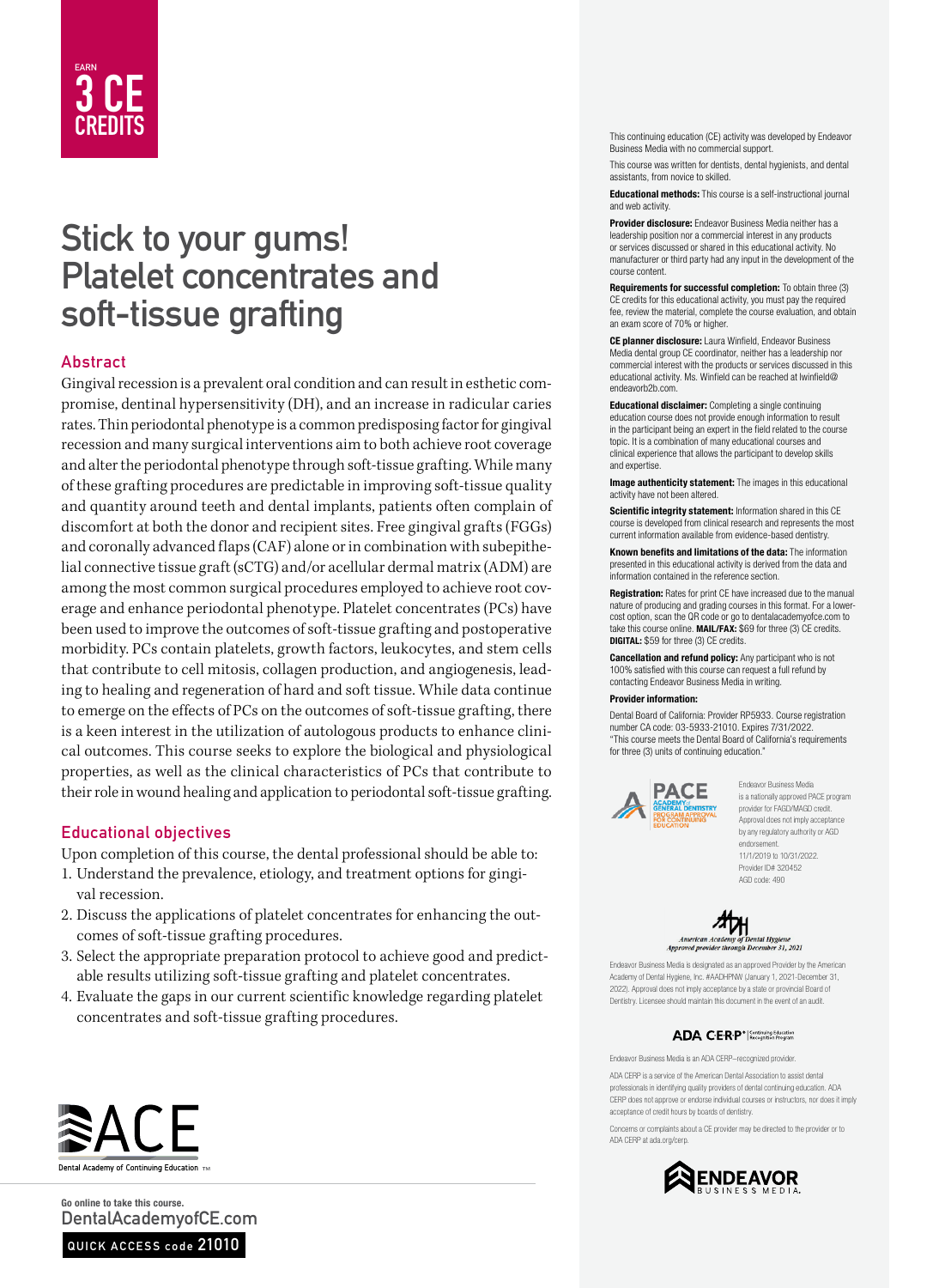#### Introduction

Gingival recession and its ideal treatment present concerns for patients and practitioners alike. Root exposure associated with gingival recession can cause esthetic compromise, increased rates of radicular caries, and/or dentinal hypersensitivity.<sup>1</sup> The incidence of gingival recession is linked to periodontal phenotype, tooth position/prominence, gingival trauma, and periodontitis.<sup>2</sup> Many treatment modalities exist to improve root coverage with free gingival graft (FGG), coronally advanced flap with subepithelial connective tissue graft (CAF + sCTG), and CAF with acellular dermal matrix (CAF + ADM) being the most common techniques employed.3-5 These techniques may face patient resistance, however, due to fear of postoperative bleeding and/or other concerns centered around perioperative surgical complications. To combat these concerns and increase patient acceptance, a number of alternative surgical approaches including the use of microsurgical techniques, adjunctive growth factor, alternative graft materials, and enhanced surgical approaches have been considered.

Platelet concentrates (PCs) are derived from autogenous blood, and the biomaterials are obtained through centrifugation. These materials include first-generation PCs, including plateletrich plasma (PRP), and second-generation PCs, including leukocyte-rich platelet-rich fibrin (L-PRF).6 Furthermore, alterations in preparation protocols and additions of bioactive materials have led to emerging forms of platelet-rich fibrins that may have advantages in particular clinical scenarios.<sup>6</sup> While differences exist in the preparation and clinical properties of PCs, namely the use of coagulant in the preparation of PRP and the different handling capabilities of various PCs, all of these materials have commonalities. These patient-derived materials require venipuncture and blood draw, but allow for high levels of accessibility and patient acceptance, which has led to an increase in their use as adjuncts during soft- and hard-tissue grafting in dentistry. The centrifugation process produces materials with increased concentrations of the growth factors and cytokines that are critical to wound healing and repair. Additionally, the handling capabilities of these are based upon their biological scaffolds that may stabilize and allow release of these blood-derived biomarkers including: platelet-derived growth factor (PDGF), transforming growth factor-β (TGF-β), bone morphogenetic protein-2 (BMP-2), vascular endothelial growth factor (VEGF), and others.<sup>7,8</sup> The preparation protocols for various PCs have been described in detail in our last publication,<sup>9</sup> and it is important to understand the underlying preparation and how the resultant PCs differ in applications and contents so that the correct preparation can be utilized based upon the patient and clinical conditions.

#### Ideal components of materials to regenerate missing soft tissues What are mucogingival deformities?

The American Academy of Periodontology's glossary of terms defines a mucogingival deformity as "a departure from the normal dimension and morphology of, and/or interrelationship between gingiva and alveolar mucosa; the abnormality may be associated with a deformity of the underlying alveolar bone."10 Mucogingival deformities include gingival recession, lack of keratinized and/or attached gingiva, decreased vestibular depth, and aberrant frenum/muscle position.11 Periodontal phenotype and lack of keratinized tissue are considered predisposing factors for the development of gingival recession and inflammation and are often treated around teeth and implants to improve long-term outcomes.<sup>12-15</sup>

The success of treatments for gingival recession are influenced by a number of clinical characteristics, most importantly: 1) recession depths, 2) gingival thickness, and 3) interdental clinical attachment level (CAL).<sup>11</sup> Increased recession depth is associated with a decreased possibility for complete root coverage, and this should be assessed preoperatively by measuring the distance from the cementoenamel junction (CEJ) and/or its reconstruction if it has been obliterated with lost hard tissue and the gingival margin.16 Gingival thickness of less than 1 mm is associated with reduced root coverage in procedures that utilize coronally advanced flaps without additional soft-tissue graft materials.<sup>17,18</sup> Gingival thickness may be assessed by observing metal show-through of a probe inserted into the gingival sulcus. If this show-through is visible, the gingival thickness is generally <1 mm.19,20 Root coverage procedures and their predicted outcomes are dependent upon intact interdental attachment, and loss of interdental attachment is associated with lack of complete root coverage.<sup>21,22</sup>

In order to make predictions about the likely success of root coverage procedures, classification systems have been proposed to outline various recession types that can be related to higher or lower predictability of root coverage<sup>23</sup> and may help inform the selection of treatment modalities, including the potential use of adjunctive growth factors or PCs (table 1). This classification from Cairo and colleagues assesses the clinical presentation and interproximal bone levels to better predict treatment outcomes.<sup>23</sup> For example, complete root coverage may be expected when recession type 1 (RT1) defects are treated with traditional root coverage approaches, and partial/no root coverage is expected for RT2-RT3 defects.<sup>23</sup> This may be helpful when assessing cases that may benefit from adjunctive growth factors and/or PCs as systematic reviews suggest that use of growth factors may improve root coverage outcomes at gingival recession sites when interdental bone loss is present.<sup>24</sup>

#### What types of cells participate in the wound healing process during soft-tissue grafting?

Overall, soft tissue at sites of wound healing follow similar patterns, and the phenotypic expression at the healed sites are a function of the origin of the native and transplanted tissues at those sites, rather than determined by functional stresses.<sup>25</sup> That is, donor tissue from a site of keratinized mucosa will result in a keratinized phenotype at the recipient site.<sup>26</sup> The presence and proliferation of fibroblasts, epithelial cells, and endothelial cells generally characterize normal wound healing, including the formation of immature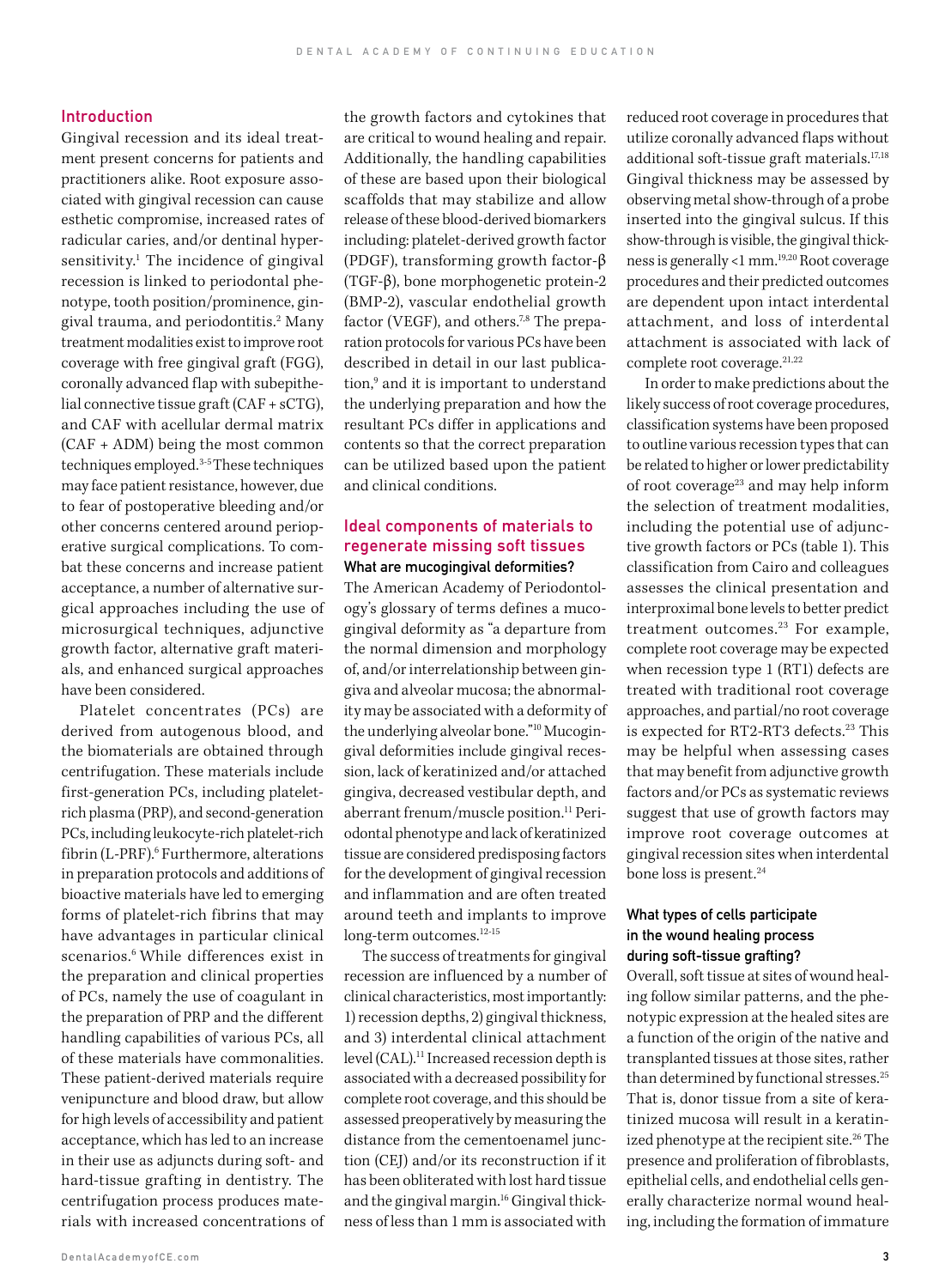| Cairo recession<br>type classification | Description of<br>recession defects                                                                                                                                          | <b>Expected treatment</b><br>outcomes                                                                                          |  |  |  |
|----------------------------------------|------------------------------------------------------------------------------------------------------------------------------------------------------------------------------|--------------------------------------------------------------------------------------------------------------------------------|--|--|--|
| RT <sub>1</sub>                        | Gingival recession without<br>interproximal attachment loss.<br>Interproximal CEJ is not clinically<br>detectable at both mesial and<br>distal aspects of the tooth.         | Complete root coverage can<br>be expected with standard<br>surgical techniques.                                                |  |  |  |
| RT <sub>2</sub>                        | Gingival recession associated with<br>loss of interproximal attachment,<br>but the interproximal attachment<br>loss is coronal to or equal to<br>the buccal attachment loss. | Partial root coverage can<br>be expected with standard<br>surgical techniques.                                                 |  |  |  |
| RT3                                    | Gingival recession associated<br>with loss of interproximal<br>attachment, and interproximal<br>attachment loss is more apical<br>than the buccal attachment loss.           | Root coverage may not be<br>anticipated, but soft-tissue<br>grafting may still be warranted<br>to alter periodontal phenotype. |  |  |  |

#### TABLE 1: Root coverage classification and expected treatment outcomes.11,23

fibrovascular tissue (i.e., granulation tissue) containing fibroblasts, collagen, and blood vessels that precedes mature angiogenesis.27-29 At sites that are treated using graft materials, healing differs based upon the type of graft material and the preparation of the recipient bed. Autogenous grafts generally survive initially with plasmatic circulation, and both angiogenesis and anastomosis of existing capillaries occur early in healing to allow for reestablishment of blood supply to the graft.30- 32 In allogeneic graft materials, such as acellular dermal matrix, preparation of the graft materials may alter their degradation time frame, but these materials generally serve as a scaffold for new blood vessels, fibroblasts, myofibroblasts, and other cells to repopulate.33,34

#### What are the effects of platelet concentrates on cells associated with soft-tissue regeneration?

Growth factors released by platelet concentrates play an important role in wound healing.<sup>7,8</sup> PCs, specifically PRF, have demonstrated an upregulation of periodontal ligament fibroblasts (PDL-F), gingival fibroblasts (GF), and osteoblast proliferation, indicating that these biomaterials may speed up healing and/or improve early healing outcomes.<sup>35</sup> Furthermore, PCs may have antimicrobial properties: PRP and PRF were both shown to inhibit bacterial growth of *P. gingivalis* and *A.* 

*actinomycetemcomitans* for more than 24 hours in vitro.36 This antimicrobial function could be important in preventing adverse healing outcomes of soft-tissue grafting, particularly if allograft and/or xenograft materials are used for soft-tissue augmentation. Finally, it has been suggested that PRP may suppress long-term expression of pro-inflammatory cytokines and reduce chronic inflammation, which could lead to longer-term stability of some of these softtissue grafts, which have demonstrated a propensity for relapse.37

## Regenerative techniques for soft-tissue grafting

Gingival augmentation around natural teeth and implants have been proposed to achieve root coverage, improve esthetics, reduce dentinal hypersensitivity (DH), facilitate improved patientdelivered plaque control, and/or prevent future recession and attachment loss.<sup>4,5,38</sup> Given the myriad rationales for employing soft-tissue grafting procedures, the techniques that may predictably improve clinical outcomes are briefly reviewed.

#### What techniques are available to achieve root coverage?

Many treatment options are currently in use to achieve root coverage at sites of gingival recession. sCTG used in combination with CAF is generally considered the gold standard for improving both root

coverage and width of keratinized tissue, but its utility may be limited in certain individuals based upon anatomic considerations at the donor site and patient preference to limit the number of surgical sites and interventions.4,5,38 Given these concerns, it is imperative that practitioners understand the full armamentarium of procedures that can produce acceptable results and the underlying scientific evidence for the predictability of such procedures in individual clinical scenarios. Options for surgical treatment of gingival recession include:

#### 1) Coronally repositioned flap without placement of a graft

This procedure may achieve root coverage in patients with a thick periodontal phenotype, but its utility may be limited at sites with thin overlying gingival tissue. Furthermore, this technique has been shown to be enhanced by the application of enamel matrix derivatives (EMD) and recombinant human platelet derived growth factor (rhPDGF-BB) and has resulted in enhanced patient-centered outcomes in those patients.38-40

#### 2) Autogenous free gingival graft (FGG) placement

FGGs were initially proposed as a mechanism to treat gingival recession defects in 1957 by Friedman.<sup>41</sup> While they demonstrate marked increases in width of keratinized and attached gingiva postoperatively, they have demonstrated less predictable complete root coverage when compared to CAF + sCTG.<sup>42</sup> Additionally, they often heal with a color discrepancy with the surrounding gingival tissues, which may not allow for their use in esthetic areas.

#### 3) Coronally advanced flap (CAF) with subepithelial connective tissue graft (sCTG)

sCTG and CAF are generally considered the gold standard for root coverage procedures, but a secondary surgical site and site-specific limitations may reduce patient acceptance of these procedures.38-40,42 As with any autogenous tissue, there is a limit to the quantity of tissue that may be harvested at one time due to underlying anatomical structures.<sup>4</sup>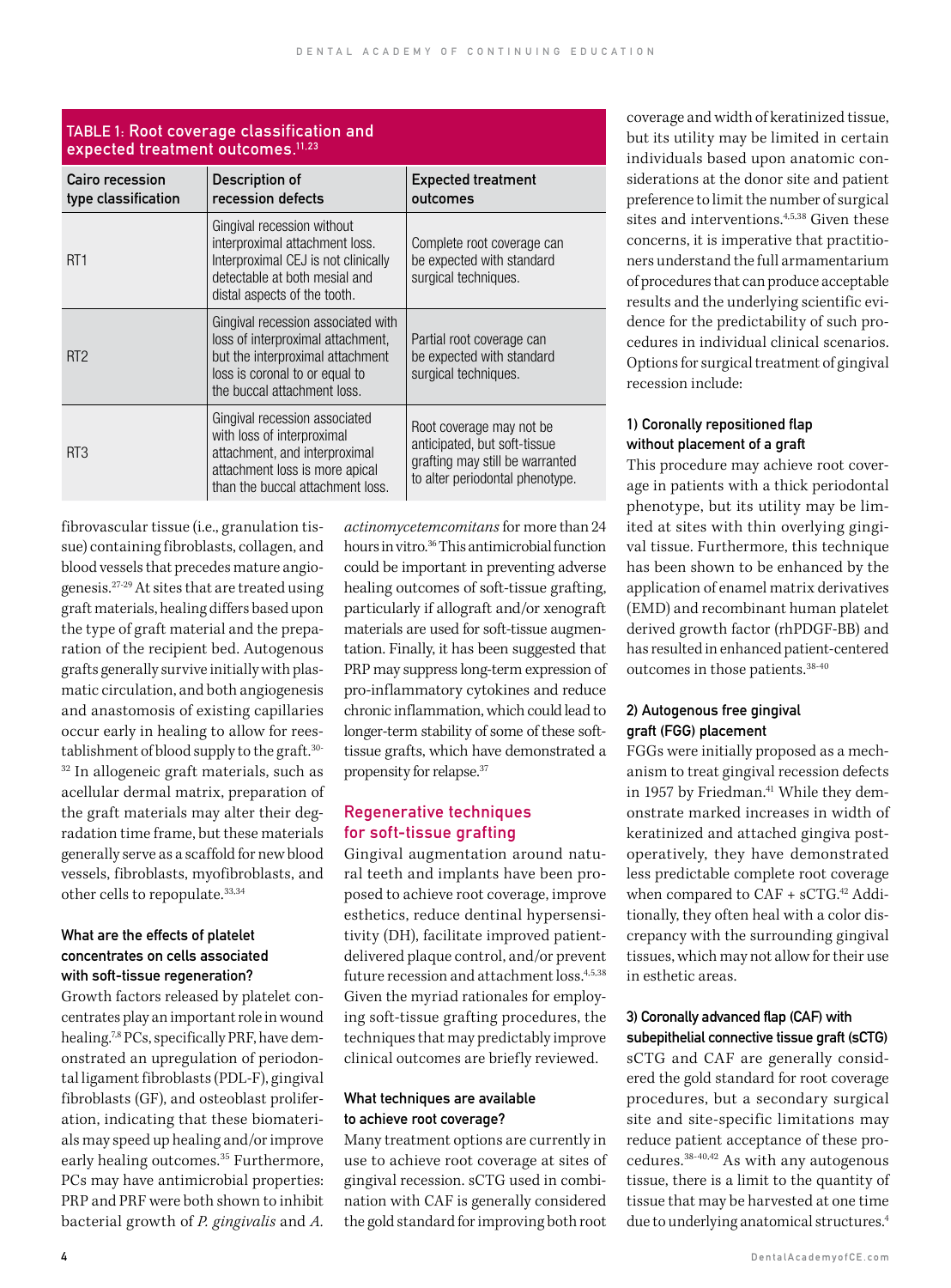As such, multiple recession defects may require multiple surgeries with periods of healing in between. It is also of note that connective tissue density may vary based upon the harvesting technique and where in the palate the tissue is harvested, and this may affect clinical outcomes as well.<sup>43,44</sup>

#### 4) Coronally advanced flap (CAF) with acellular dermal matrix (ADM)

Allogeneic grafts have demonstrated an ability to achieve predictable root coverage, particularly at sites without interproximal bone loss (e.g., Cairo RT1), but these techniques demonstrate significantly less increase in keratinized gingiva than CAF and sCTG.5 While some publications suggest that CAF + ADM can increase attached tissue, deepen the vestibule, and stabilize sites postoperatively,45,46 heterogenous data exist about the recurrence of recession at sites treated with CAF and ADM. This tissue may have an advantage of avoiding a secondary surgical site and allowing for the treatment of multiple recession defects at one time.45 Conversely, patients may present with an objection to use of human donor tissue, which could be a barrier to use of an allograft product.

#### 5) Xenogenic matrices

Porcine and bovine collagen matrices have been used as replacement grafts, and while increases in keratinized tissue have been seen, root coverage appears to be less than seen with CAF + CTG, CAF + ADM, or CAF + EMD.47-51 Patient‐reported outcomes were analyzed compared with control treatment using autogenous grafts demonstrating significant pain reduction, less analgesic drug consumption, and better patient acceptance.47-51

#### 6) Living cellular constructs

These grafts represent bioengineered, cellembedded constructs composed of living allogeneic human fibroblasts and keratinocytes, bovine collagen, and human extracellular proteins. It has been shown to be safe and effective in increasing KT in randomized controlled trials and further research is necessary to identify ideal applications.52,53

#### What techniques are available to alter periodontal phenotype?

The term *periodontal phenotype* refers to the bone and gingival characteristics, including keratinized tissue and bone and gingival thickness.54 While the bone morphotype can only be assessed via CBCT, the gingival phenotype can be assessed clinically with minimally invasive techniques, such as probe visibility in the sulcus and bone sounding.19,54 The presence of a thin periodontal phenotype has been associated with agreater risk for developing gingival recession over a patient's lifetime and also as a consequence of specific dental therapies, including restorative and orthodontic therapies.55,56 Current evidence suggests that at deficient zones of keratinized mucosal width (< 2 mm), the likelihood of patient discomfort and suboptimal plaque control increases along with the probability of developing marginal bone loss and bleeding on probing.56 Recent meta-analyses have assessed the ability of treatment options to alter the periodontal phenotype around teeth and implants. Many treatment options are currently in use to alter periodontal phenotype with clinical success.13,57 For example, sCTG used in combination with CAF and/or FGG are generally considered the gold standards in cases where periodontal phenotype needs alterations, but limitations of autogenous tissue use may limit patient acceptance of such care.<sup>13,57</sup> Additional treatments including the use of ADM, CAF + EMD, and xenograft matrices may provide adequate gain in KT and increases in tissue thickness and stability that can alter periodontal phenotype to clinically acceptable levels.12, 46,57

#### How can adjunctive materials improve outcomes?

Various surgical techniques have been used to address gingival recession and to increase width of keratinized tissue and gingival tissue thickness. Free gingival grafts, coronally advanced flaps (CAF), laterally positioned flaps, sCTGs, and acellular dermal matrix (ADM) with CAF have all demonstrated efficacy in improving recession defects and their sequelae. However, most studies have been performed on recession defects where one would expect

complete root coverage, e.g., Cairo RT1 recession defects.<sup>3-5</sup> At sites with more complex clinical presentations, such as Cairo RT2 and RT3 defects, and in patients with other complicating factors, such as smoking or diabetes mellitus, the adjunctive addition of growth factors and other biologic mediators, including PCs, has been proposed to improve root coverage, gingival tissue quantity/quality, and postoperative patient comfort.24,58-60

For example, the addition of EMD to ADM demonstrated increased mean root coverage (55.4% in the test group and  $44.0\%$  in the control group;  $p < 0.04$ ) and increased percentage of complete root coverage (complete root coverage achieved in three test sites and one control site; p<0.02) in smokers when compared with ADM alone.<sup>58</sup> Furthermore, the addition of growth factors to periodontal plastic surgery techniques has been shown to improve both mean root coverage and percentage of complete root coverage less complex defects.5,24,61,62 As the evidence suggests that the addition of adjunctive growth factors may improve wound healing and clinical outcomes,5,24 a search for an adjunctive material that allows for delivery of growth factors to improve wound healing and a comparison and critical evaluation of currently used growth factors is warranted in future research. Advantages of PCs for this type of application are that they are autologous, readily harvested on the day of surgery, and may contain a combination of growth factors in physiologic ratios that may provide benefits during periodontal plastic surgical procedures. Furthermore, PCs have been shown to increase tissue maturation during post-operative healing when used as adjunctive materials with grafting.63

#### Review of platelet concentrates in soft-tissue grafting

It is well established that platelets play a critical role in hemostasis and healing. They are also a robust source of growth factors. Briefly, platelets' alpha granules contain platelet-derived growth factor (PDGF), vascular endothelial factor (VEGF), insulin-like growth factor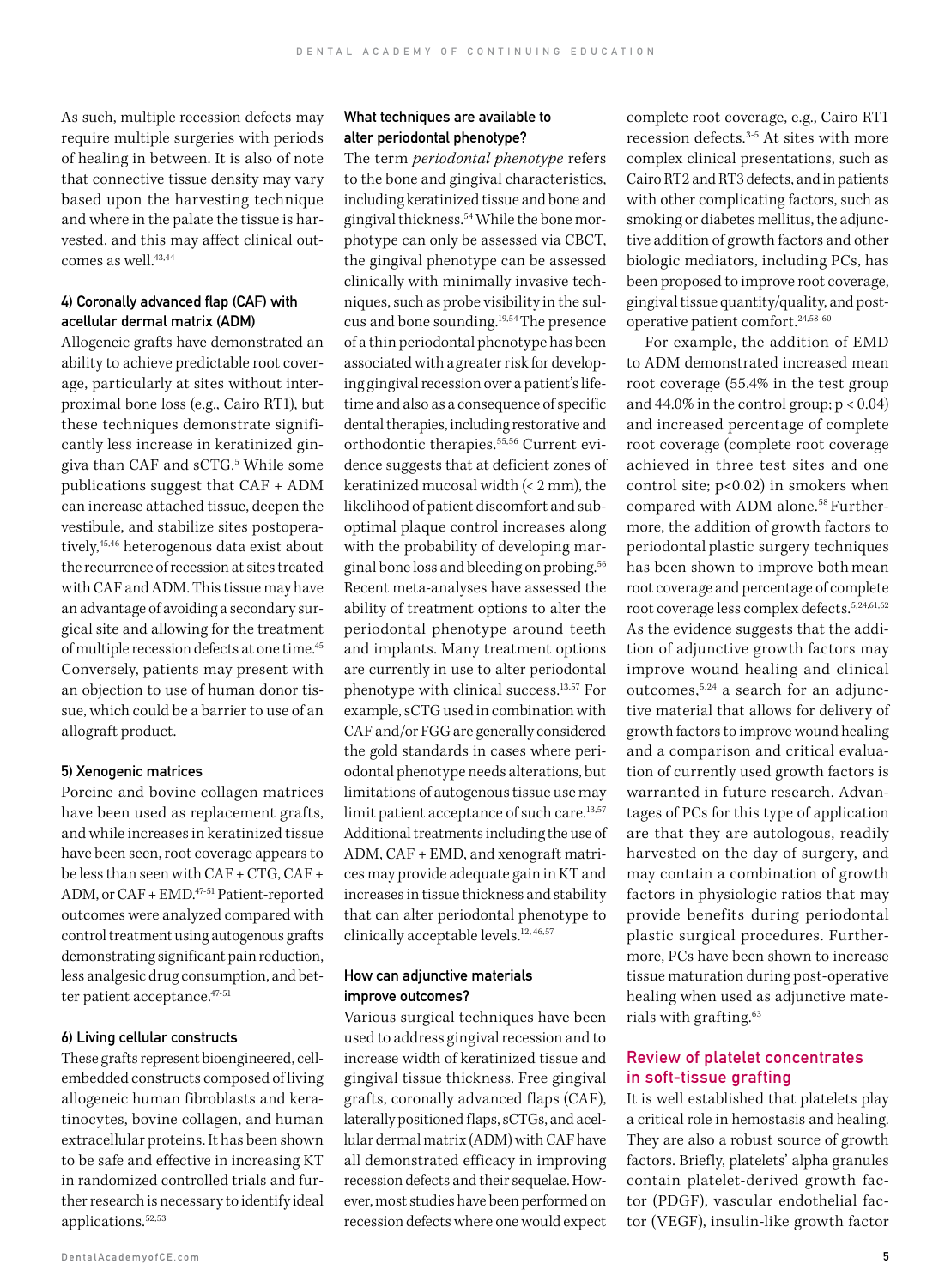(IGF), and transforming growth factorbeta (TGF- $β$ ).<sup>64,65</sup> Due to the presence of these growth factors and the high rate of patient acceptance of autologous materials, PCs have been widely used in dental procedures to aid in postoperative wound healing.<sup>66,67</sup> While we have previously reviewed the role of PCs in hardtissue reconstruction in dentistry,<sup>9</sup> these biomaterials may have a role in soft-tissue grafting as well (figure 1).

treated with root coverage procedures and adjunctive PC use have also been shown to demonstrate superior gingiva index and an increase in gingival thickness as compared to such procedures without PCs.<sup>69</sup> Additionally, techniques using minimally invasive dental surgery and application of autologous PCs have been proposed as novel root coverage procedures for individuals with RT1 deficiencies.70,71 In addition to the benefits for



FIGURE 1: Root coverage procedure with CAF  $+$  ADM and adjunctive use of PC prior to graft placement

#### Clinical indications of platelet concentrates for root coverage

The use of PCs to improve outcomes of soft-tissue procedures is particularly appealing as it allows for use of an autogenous material to enhance wound stability, postoperative healing, and clinical outcomes. Furthermore, it has been proposed that the use of PCs may allow for grafting in some cases without the use of gingival substitute graft materials, thereby reducing treatment time and postoperative morbidity. Application of PCs during soft-tissue grafting results in greater postoperative root coverage with coronally advanced flap (CAF), but not CAF and connective tissue graft (CTF).62,68 Sites

clinical outcomes that PCs may provide during soft-tissue grafting, it has also been proposed that PCs may improve postoperative pain control and patient-reported outcomes during the healing phase.<sup>72,73</sup> These improvements have been attributed to the more rapid healing progression attributed to PC application.72,73

#### Clinical indications of platelet concentrates for other softtissue grafting procedures

While much attention has been paid to the potential benefits of PCs at soft-tissue graft recipient sites, PCs have shown promise as a method to decrease patient discomfort and encourage blood clot stabilization and healing at autologous graft donor sites. The use of PRF as a biologic bandage at palatal donor sites after harvest of CTG or FGG grafts may provide faster healing at those sites and lead to less morbidity and higher levels of patient acceptance for these therapies.74 Furthermore, novel therapies including the use of microneedling and injectable PCs have been adapted from dermatologic and plastic surgery applications as methods to increase gingival thickness over time and thus alter periodontal phenotype.75

#### Advances in platelet concentrates for soft-tissue grafting

While first- and second-generation PCs demonstrate different applications and utility for applications in dental surgery,<sup>9</sup> further advances in PC technology have led to the emergence of so-called "third generation PCs," namely, T-PRF, A-PRF, i-PRF, and C-PRF.76,77 The evolution of PCs for various applications has allowed for more targeted selection of materials based upon the patient's individual needs and the clinical defects that are being treated. Each of these advanced PCs represents an alteration in the preparation process to produce a specialized biomaterial (table 2). These tissues may be utilized for individual procedures that first- and/or secondgeneration PCs may not be ideally suited for, such as injectable PRF for minimally invasive therapies and targeted gingival enhancements.75

#### **Conclusion**

Platelet concentrates are emerging as a widely available and highly patientacceptable biomaterial to aid in hard- and soft-tissue regeneration. The adjunctive use of PCs during soft-tissue grafting procedures may provide distinct benefits during periodontal plastic surgery procedures aimed at increasing root coverage and altering the periodontal phenotype. Additionally, the use of such materials in cases where patient and/or site-specific factors are likely to result in less predictable outcomes may provide increased likelihood of beneficial clinical results. Further, the potent growth factors contained in PCs may allow for decreased healing time and patient-perceived postoperative discomfort, thus increasing patient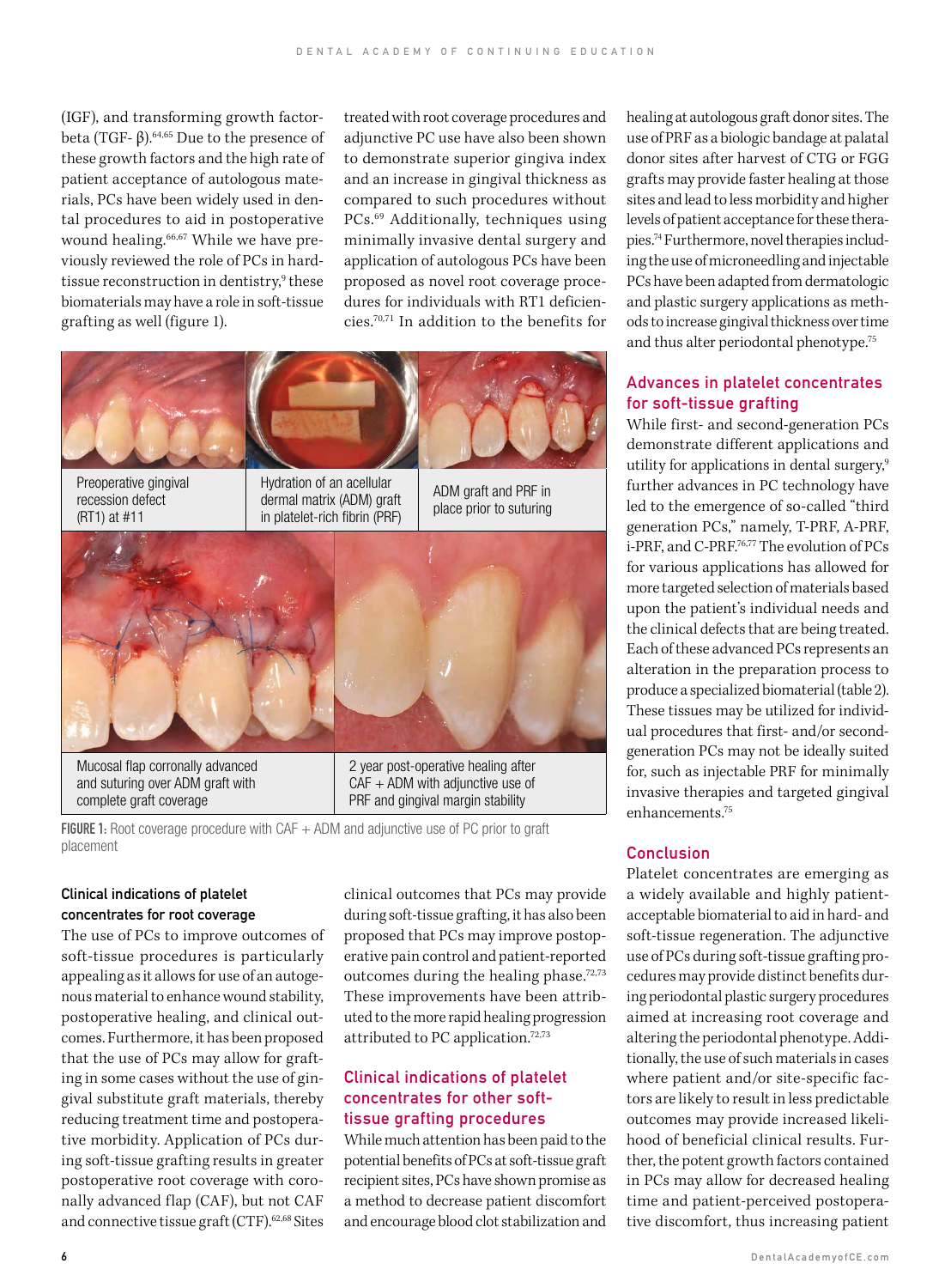| TABLE 2: Currently available platelet concentrates and proposed ideal applications in soft-tissue grafting. <sup>68-79</sup> |                                                                                                                                                         |                                                                                                                                                                                                                                                                                       |                                                                                                                                                                                                                                                                                                                                                                 |                                                                                                                                                                                                                                                                                      |  |  |  |  |
|------------------------------------------------------------------------------------------------------------------------------|---------------------------------------------------------------------------------------------------------------------------------------------------------|---------------------------------------------------------------------------------------------------------------------------------------------------------------------------------------------------------------------------------------------------------------------------------------|-----------------------------------------------------------------------------------------------------------------------------------------------------------------------------------------------------------------------------------------------------------------------------------------------------------------------------------------------------------------|--------------------------------------------------------------------------------------------------------------------------------------------------------------------------------------------------------------------------------------------------------------------------------------|--|--|--|--|
| <b>Platelet</b><br>concentrate type                                                                                          | Preparation                                                                                                                                             | Growth factor release                                                                                                                                                                                                                                                                 | Intra-operative handling                                                                                                                                                                                                                                                                                                                                        | <b>Clinical applications</b>                                                                                                                                                                                                                                                         |  |  |  |  |
| Platelet-rich<br>plasma (PRP)                                                                                                | Increased preparation time<br>(>30 minutes) with multiple<br>centrifugation steps<br>Requires the use of bovine<br>thrombin/calcium chloride            | Rapid release of growth<br>factors over shorter<br>period of time                                                                                                                                                                                                                     | PRP should be used within<br>4 hours after preparation<br>for optimum results.<br>End product is a liquid<br>or weak gel and cannot<br>be formed into a clot<br>or membrane.                                                                                                                                                                                    | PRP has shown enhanced<br>root coverage when used<br>in combination with CAF<br>compared to CAF alone.<br>Liquid PRP may be used<br>to hydrate acellular dermal<br>matrices or xenograft<br>matrices or can be applied<br>after suturing to wound<br>surfaces to aid in soft tissue. |  |  |  |  |
| Leukocyte-rich<br>platelet-rich<br>fibrin (L-PRF)                                                                            | Rapid preparation process<br>(<15 minutes) with single-<br>step centrifugation<br>No requirement for additional<br>external additives                   | Gradual release of growth<br>factors for up to 7-14 days<br>Enhanced protocols,<br>including heat treatment<br>of the clot, may extend<br>growth factor release<br>and structural integrity.                                                                                          | Fibrin clot enables better<br>handling properties.<br>Handling, blood collection,<br>transfer time to centrifuge are<br>critical for ultimate results.<br>PRF volume is dependent<br>upon the volume of<br>blood drawn and natural<br>polymerization process.                                                                                                   | L-PRF has been shown<br>to enhance root coverage<br>outcomes when used with<br>CAF compared to CAF alone.<br>May be used as a biologic<br>bandage to reduce<br>patient discomfort during<br>early wound healing.                                                                     |  |  |  |  |
| Titanium prepared<br>platelet-rich<br>fibrin (T-PRF)                                                                         | After blood is collected, it is<br>prepared and centrifuged<br>using titanium vials (rather<br>than glass) and a single-step<br>centrifugation process. | May demonstrate<br>more polymerized and<br>therefore thicker fibrin<br>network than other L-PRF<br>prepared in glass vials                                                                                                                                                            | Increased structural integrity<br>could lead to longer stability<br>in vivo and improved<br>handling capabilities, but<br>further study is needed.                                                                                                                                                                                                              | No current data are available.                                                                                                                                                                                                                                                       |  |  |  |  |
| Advanced platelet-<br>rich fibrin (A-PRF)                                                                                    | After blood draw, A-PRF<br>is prepared using a lower<br>centrifugation speed<br>for a longer period of<br>time than L-PRF (i.e.,<br>1500 rpm, 14 mins). | Microscopy studies<br>demonstrate increased<br>presence of neutrophilic<br>granulocytes in the distal<br>portion of the clot. These<br>neutrophilic granulocytes<br>are critical in the induction<br>of differentiation of<br>macrophages within the clot<br>and surrounding tissues. | Increased macrophage<br>differentiation could lead<br>to increased regenerative<br>cell recruitment, but<br>further study is needed.                                                                                                                                                                                                                            | No current data are available.                                                                                                                                                                                                                                                       |  |  |  |  |
| Injectable platelet-<br>rich fibrin (i-PRF)                                                                                  | i-PRF is prepared using lower<br>centrifugation speeds for a<br>relatively short time period<br>$(i.e., 700$ rpm for 3 mins).                           | i-PRF has been shown<br>to release growth factors<br>for up to 10 days and<br>demonstrated increased<br>expression of TGF-b, PDGF,<br>and collagen type 1 when<br>compared to other PCs.                                                                                              | i-PRF is liquid and has<br>been proposed as an<br>injectable material with both<br>surgical interventions and<br>microneedling procedures for<br>soft-tissue augmentation.<br>The liquid nature of the<br>material may make it more<br>desirable for minimally<br>invasive procedures, but can<br>limit applications that require<br>more structural integrity. | While case reports and<br>case series report success<br>using i-PRF for both root<br>coverage and periodontal<br>phenotype alterations,<br>long-term RCTs are<br>necessary to determine the<br>comparative effectiveness.                                                            |  |  |  |  |
| Concentrated<br>platelet-rich<br>fibrin (C-PRF)                                                                              | The liquid PRF directly<br>collected from the buffy-coat<br>layer after L-PRF preparation<br>protocols is considered<br>concentrated PRF (C-PRF).       | C-PRF demonstrates up<br>to a 10-fold increase in<br>platelet and leukocyte yields<br>over whole blood samples<br>and a 3-5-fold increase in<br>platelet numbers are seen<br>in other PRF preparations.                                                                               | This material is a liquid and<br>is limited in volume that may<br>be harvested (0.3-0.5 mL),<br>thus potentially limiting its<br>handling and applications.                                                                                                                                                                                                     | No data are currently<br>available.                                                                                                                                                                                                                                                  |  |  |  |  |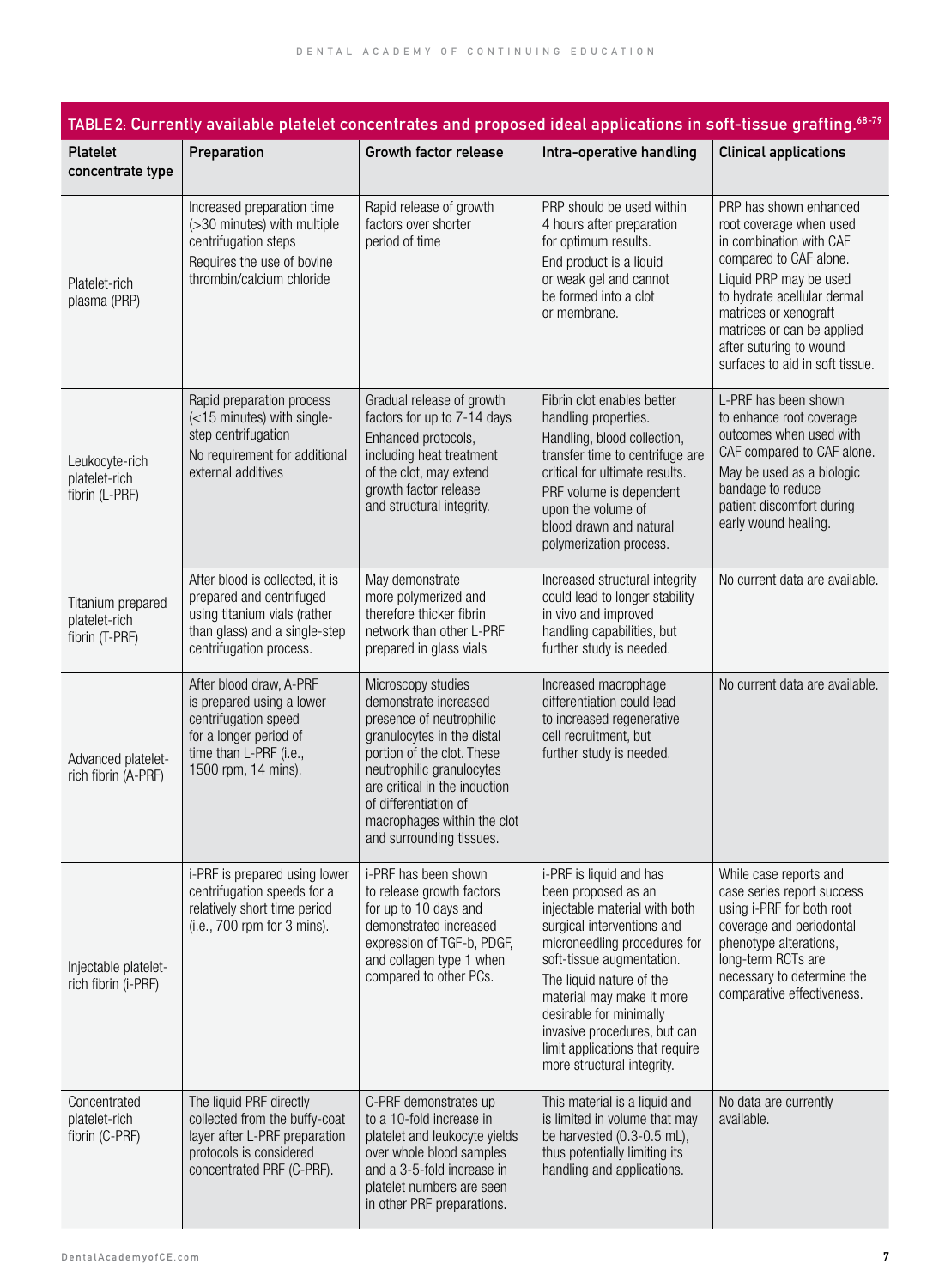satisfaction and treatment acceptance. Lastly, the emergence of third-generation PCs for more specific clinical indications may allow for enhanced personalized care with regard to soft-tissue grafting and postoperative wound healing. It is important to note that future randomized controlled trials comparing standard soft-tissue grafting procedures with and without the adjunctive use of PCs and comparing adjunctive PC use with other growth factors as well as standardization of harvest and preparation protocols are needed to allow practitioners to identify the ideal treatment options for individual patient needs.

#### References

- 1. Bouchard P, Malet J, Borghetti A. Decision making in aesthetics: root coverage revisited. *Periodontol 2000.* 2001;27:97-120.
- 2. Kassab MM, Cohen RE. The etiology and prevalence of gingival recession. *J Am Dent Assoc.* 2003;134:220-225.
- 3. Richardon CR, Allen EP, Chambrone L, et al. Periodontal soft tissue root coverage procedures: practical applications from the AAP Regeneration Workshop. *Clin Adv Periodontics.* 2015;5(1):2-10.
- 4. Scheyer ET, Sanz M, Dibart S, et al. Periodontal soft tissue root coverage procedures: a consensus report from the AAP Regneration Workshop. *J Periodontol.*  2015;86(2 Suppl):S73-S76.
- 5. Chambrone L, Tatakis DN. Periodontal soft tissue root coverage procedures: a systematic review from the AAP Regeneration Workshop. *J Periodontol.* 2015;86(2 Suppl):S8-51.
- 6. Castro AB, Meschi N, Temmerman A, et al. Regenerative potential of leucocyte- and platelet-rich fibrin. Part A: intra-bony defects, furcation defects and periodontal plastic surgery. A systematic review and meta-analysis. *J Clin Periodontol.*  2017;44(1):67-82.
- 7. Dohan DM, Choukroun J, Diss A, et al. Plateletrich fibrin (PRF): a second-generation platelet concentrate. Part I: technological concepts and evolution. *Oral Surg Oral Med Oral Pathol Oral Radiol Endod.* 2006;101(3):e37-44.
- 8. Dohan DM, Choukroun J, Diss A, et al. Plateletrich fibrin (PRF): a second-generation platelet concentrate. Part II: platelet-related biologic features. *Oral Surg Oral Med Oral Pathol Oral Radiol Endod.*  2006;101(3):e45-50.
- 9. Doobrow JH, Geisinger ML. Stick with it! Platelet concentrates for bone grafting and periodontal regeneration. Dental Academy of Continuing Education. July 2021. https://dentalacademyofce. com/dace/coursereview.aspx?url=4452%2FPDF%2 F2108CEDdoo.pdf&scid=19581
- 10. American Academy of Periodontology. AAP Glossary of Terms. Mucogingival deformity. Accessed November 16, 2020. https://members.perio.org/libraries/ glossary/entry?GlossaryKey=b0bc9e15-62c8-46c9 b57d-0bac351f411d&ssopc=1
- 11. Cortellini P, Bissada NF. Mucogingival conditions in the natural dentition: narrative review, case definitions, and diagnostic considerations. Proceedings from the 2017 AAP/EFP World Workshop. *J Periodontol.*  2018;89(Suppl 1):S204-S213.
- 12. Kim DM, Neiva R. Periodontal soft tissue non-root coverage procedures: a systematic review from the AAP regeneration workshop. *J Periodontol.*  2015;86(52):S56-S72.
- 13. Barootchi S, Tavelli L, Zucchelli G, et al. Gingival phenotype modification therapies on natural teeth: a network meta-analysis. *J Periodontol.*  2020;91:1386-1399.
- 14. Lin GH, Curtis DA, Kapila Y, et al. The significance of surgically modifying soft tissue phenotype around fixed dental prostheses: an American Academy of Periodontology best evidence review. *J Periodontol.*  2020;91(3):339-351.
- 15. Kao RT, Curtis DA, Kim DM, et al. American Academy of Periodontology best evidence consensus statement on modifying periodontal phenotype in preparation for orthodontic and restorative treatment. *J Periodontol.*  2020;91(3):289-298.
- 16. Chambrone L, Pannuti CM, Tu YR, Chambrone LA. Evidence-based periodontal plastic surgery. II. An individual data meta-analysis for evaluating factors in achieving complete root coverage. *J Periodontol.*  2012;83:477-490.
- 17. Baldi C, Pini-Prato G, Pugliaro U, et al. Coronally advanced flap procedure for root coverage: Is flap thickness a relevant predictor for root coverage? A 19-case series. *J Periodontol.* 1999;70:1077-1084.
- 18. Hwang D, Wang H-M. Flap thickness as a predictor of root coverage: a systematic review. *J Periodontol.*  2006;77:1625-1634.
- 19. De Rouck T, Eghbali R, Collys K, et al. The gingival biotype revisited: transparency of the periodontal probe through the gingival margin as a method to descriminate thin from thick gingiva. *J Clin Periodontol.* 2009;36:428-433.
- 20. Rasperini G, Acunzo R, Cannalire P, Farronato G. Influence of periodontal biotype on root surface exposure during orthodontic treatment: a preliminary study. *Int J Periodontics Restorative Dent.*  2015;35:665-675.
- 21. Tatakis DN, Chambrone L, Allen EP, et al. Periodontal soft tissue root coverage procedures: a consensus report from the AAP regeneration workshop. *J Periodontol.* 2015;86(S2):S52-S55.
- 22. Tonetti MS, Jepsen S. Clinical efficacy of periodontal plastic surgery procedures consensus report of group 2 of the 10<sup>th</sup> European Workshop on Periodontology. *J Clin Periodontol.* 2014;41(S15):S36-S43.
- 23. Cairo F, Nieri M, Cincinelli S, et al. The interproximal clinical attachment level to classify gingival recessions and predict root coverage outcomes: an

explorative and reliability study. *J Clin Periodontol.*  2011;38:661-666.

- 24. Geisinger ML, Trammell K, Holmes CM, et al. Does adjunctive use of growth factors improve clinical outcomes and/or root coverage in the treatment of Miller Class III recession defects? A review of current evidence. *Clinical Adv in Periodontol.*  2016;6(2):99-103.
- 25. Sculean A, Gruber R, Bosshardt DD. Soft tissue wound healing around teeth and dental implants. *J Clin Periodontol.* 2014;41(Suppl 15):S6-S22.
- 26. Karring T, Lang NP, Löe H. The role of gingival connective tissue in determining epithelial differentiation. *J Periodontal Res.* 1975;10(1):1-11.
- 27. Izumi K, Feinberg SE, Iida A, Yoshizawa M. Intraoral grafting of an ex vivo produced oral mucosa equivalent: a preliminary report. *Int J Oral Maxillofac Surg.* 2003;32:88-197.
- 28. McGuire MK, Nunn ME. Evaluation of the safety and efficacy of periodontal applications of a living tissue-engineered human fibroblast-derived dermal substitute. I. Comparison to the gingival autograft: a randomized controlled pilot study. *J Periodontol.* 2005;76:867-880.
- 29. Morelli T, Neiva R, Nevins ML, et al. Angiogenic biomarkers and healing of living cellular constructs. *J Dent Res.* 2011;90(4):456-462.
- 30. Oliver RC, Löe H, Karring T. Microscopic evaluation of the healing and revascularization of free gingival grafts. *J Periodontal Res.* 1968;3(2):84-95.
- 31. Janson WA, Ruben MP, Kramer GM, et al. Development of the blood supply to split-thickness free gingival autografts. *J Periodontol.* 1969;40:707-716.
- 32. Bohm S, Weng D, Meyle J. Connective tissue grafts in periodontal surgery. *Perio.* 2006;3(2):129-137.
- 33. Boháč M, Danišovič L', et al. What happens to an acellular dermal matrix after implantation in the human body? A histological and electron microscopic study. *Eur J Histochem*. 2018;62(1):2873.
- 34. Vignoletti F, Nunez J, Sanz M. Soft tissue regneration in the oral cavity: review of the current literature on scaffolds, cells, and biologicals. *J Clin Periodontol.*  2014;41(Suppl 15):S23-S35.
- 35. Tsai C-H, Shen S-Y, Zhao J-H, Chang Y-C. Plateletrich fibrin modulates cell proliferation of human periodontally related cells in vitro. *J Dent Sci.* 2009;4(3):130-135.
- 36. Yang L-C, Hu S-W, Yan M, et al. Antimicrobial activity of platelet-rich plasma and other plasma preparations against periodontal pathogens. *J Periodontol.* 2015;86(2):310-318.
- 37. El-Sharkawy H, Kantarci A, Deady J, et al. Platelet-rich plasma: growth factors and pro- and anti-inflammatory properties. *J Periodontol.* 2007;78(4):661-669.
- 38. Chambrone L, Chambrone D, Pustiglioni FE, et al. Can subepithelial connective tissue grafts be considered the gold standard procedure in the treatment of Miller Class I and II recession-type defects? *J Dent.* 2008;36:659-671.
- 39. Chambrone L, Sukekava F, Araujo MG, et al. Rootcoverage procedures for the treatment of localized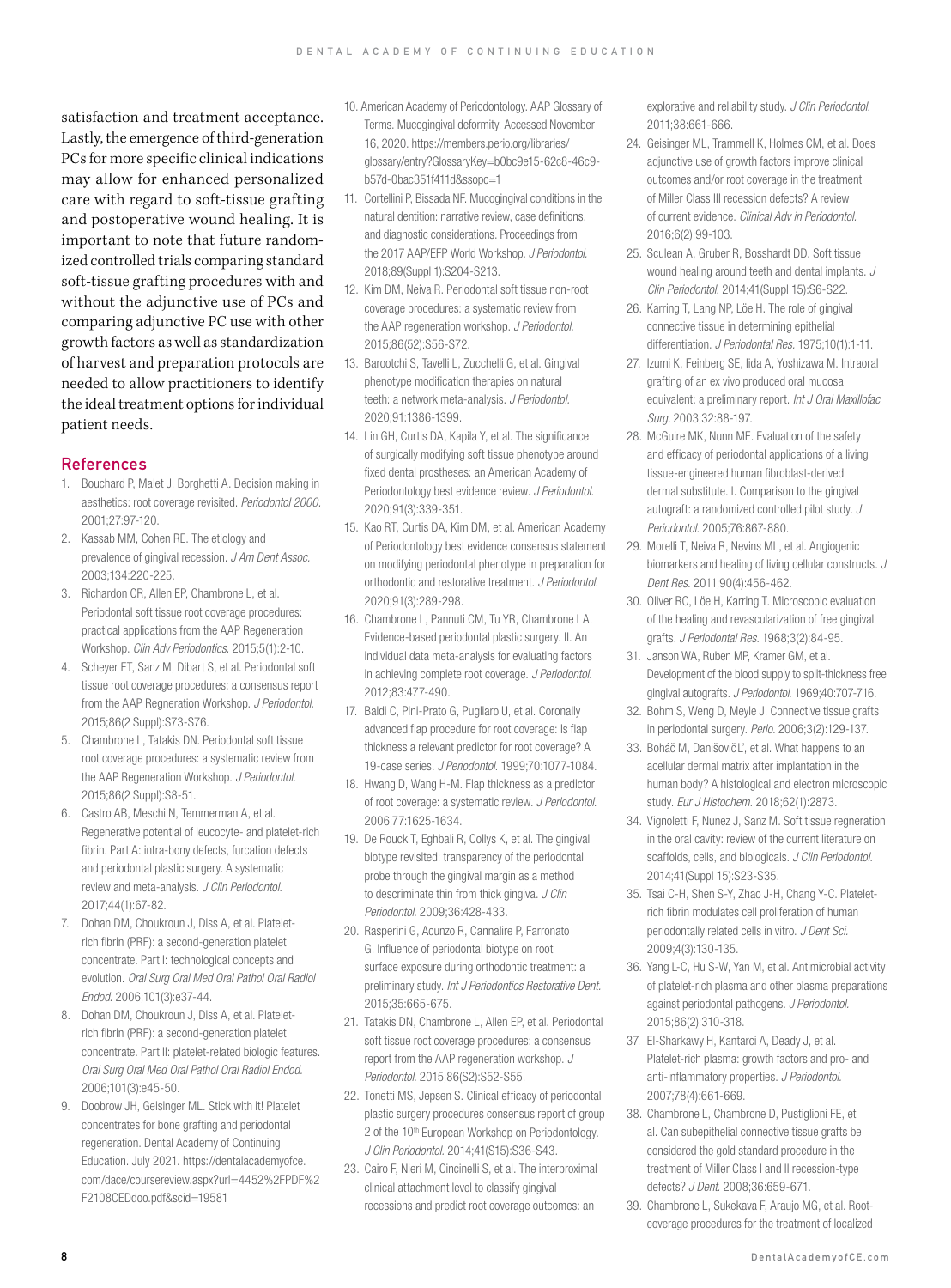recession-type defects: a Cochrane systematic review. *J Periodontol.* 2010;81:452-478.

- 40. Cairo F, Pagliaro U, Nieri M. Treatment of gingival recession with coronally advanced flap procedures: a systematic review. *J Clin Periodontol.* 2008;35(Suppl. 8):136-162.
- 41. Friedman N. Mucogingival surgery. *Tex Dent J.*  1957;75:358-362.
- 42. Paolantonio M, di Murro C, Cattabriga A, Cattabriga M. Subpedicle connective tissue graft. *Periodontol.*  1997;24(1):51-56.
- 43. Bertl K, Pifl M, Hirtler L, et al. Relative composition of fibrous connective and fatty/glandular tissue in connective tissue grafts depends on the harvesting technique but not on the donor site of the hard palate. *J Periodontol.* 2015;96(12):1-14.
- 44. Amin P, Bissada NF, Ricchetti PA, et al. Tuberosity versus palatal donor sites for soft tissue grafting: a split mouth clinical study. *Quintessence International.*  2017;49(7):589-598.
- 45. Romanos AH, Abou-Arraj RV, Cruz SE, Majzoub ZA. Clinical and patient-centered outcomes following treatment of multiple gingival recessions using acellular dermal matrix allografts. *Int J Periodont Rest Dent.* 2017;37(6):843-851.
- 46. Abou Arraj RV, Kaur M, Vassilopoulos PJ, Geurs NC. Creation of a zone of immobile connective tissue with acellular dermal matrix allografts. *Int J Periodont Rest Dent.* 2017;37(4):570-579.
- 47. Cardaropoli D, Tamagnone L, Roffredo A, Gaveglio L. Treatment of gingival recession defects using coronally advanced flap with a porcine collagen matrix compared to coronally advanced flap with connective tissue graft: a randomized controlled trial. *J Periodontol.* 2012;83(3):321-328.
- 48. Nevins M, Nevins M, Soo-Woo Kim, et al. The use of mucograft collagen matrix to augment the zone of keratinized tissue around teeth: a pilot study. *Int J Periodont Rest Dent.* 2011;31:367-373.
- 49. McGuire MK, Scheyer ET. A randomized, controlled clinical trial to evaluate a xenogeneic collagen matrix as an alternative to free gingival grafting for oral soft tissue augmentation. *J Periodontol.*  2014;85(10):1333-1341.
- 50. Sanz M, Lorenzo R, Aranda JJ, et al. Clinical evaluation of a new collagen matrix (mucograft prototype) to enhance the width of keratinized tissue in patients with fixed prosthetic restorations: a randomized prospective clinical trial. *J Clin Periodontol.* 2009;36:868-876.
- 51. Suárez-López Del Amo F, Rodriguez JC, Asa'ad F, Wang H-L. Comparison of two soft tissue substitutes for the treatment of gingival recession defects: an animal histological study. *J Appl Oral Sci.* 2019;27:e20180584. doi:10.1590/1678-7757-2018-0584
- 52. McGuire MK, Scheyer ED, Nunn ME, Lavin PT. A pilot study to evaluate a tissue-engineered bilayered cell therapy as an alternative to tissue from the palate. *J Periodontol.* 2008;79:1847-1856.
- 53. Nevins ML. Tissue-engineered bilayered cell therapy for the treatment of oral mucosal defects: a case series. *Int J Periodont Rest Dent.* 2010;30:31-39.
- 54. Jepsen S, Caton JG, Albandar JM, et al. Periodontal manifestations of systemic diseases and developmental and acquired conditions: consensus report of workgroup 3 of the 2017 World Workshop on the Classification of Periodontal and Peri-Implant Diseases and Conditions. *J Periodontol.*  2018;89(Suppl1):S237-S248.
- 55. Ji JJ, Li XD, Fan Q, et al. Prevalence of gingival recession after orthodontic treatment of infraversion and open bite. *J Orofac Orthop.* 2019;80:1-8.
- 56. Chambrone L, Tatakis DN. Long-term outcomes of untreated buccal gingival recessions: a systematic review and meta-analysis. *J Periodontol.*  2016;87:796-808.
- 57. Tavelli L, Barootchi S, Avila-Ortiz G, et al. Peri-implant soft tissue phenotype modificiation and its impact on peri-implant health: a systematic review and network meta-analysis. *J Periodontol.* July 25, 2020. doi: 10.1002/JPER.19-0716. Epub ahead of print. PMID: 32710810.
- 58. Alves LB, Costa PP, Scombatti de Souza SL, et al. Acellular dermal matrix graft with or without enamel matrix derivative for root coverage in smokers: a randomized clinical study. *J Clin Periodontol.* 2012;39:393-399.
- 59. McGuire MK, Scheyer ET, Snyder MB. Evaluation of recession defects treated with coronally advanced flaps and either recombinant human platelet-derived growth factor-BB plus *b*-tricalcium phosphate or connective tissue: comparison of clinical parameters at 5 years. *J Periodontol.* 2014;85:1361-1370.
- 60. McGuire MK, Scheyer ET, Schupbach P. Growth factor-mediated treatment of recession defects: a randomized controlled trial and histologic and microcomputed tomography examination. *J Periodontol.* 2009;80:550-564.
- 61. Shepherd N, Greenwell H, Hill M, et al. Root coverage using acellular dermal matrix and comparing a coronally positioned tunnel with and without plateletrich plasma: a pilot study in humans. *J Periodontol.*  2009;80:397-404.
- 62. Rasperini G, Roccuzzo M, Francetti L, et al. Subepithelial connective tissue graft for treatment of gingival recessions with and without enamel matrix derivative: a multicenter, randomized controlled clinical trial. *Int J Periodont Rest Dent*. 2011;31:133-139.
- 63. Choukroun J, Diss A, Simonpieri A, et al. Plateletrich fibrin (PRF): A second-generation platelet concentrate. Part V: Histologic evaluatios of PRF effects on bone allograft maturation in sinus lift. *J Oral Maxillofac Surg* 2006; 101(3): 299-303.
- 64. Ehrenfest DMD, de Peppo GM, Doglioli P, Sammartino G. Slow release of growth factors and thrombospondin-1 in Choukroun's platelet-rich fibrin (PRF): a gold standard to achieve for all surgical platelet concentrates technologies. *Growth Factors.*  2009;27(1):63-69.
- 65. Nikolidakis D, Jansen JA. The biology of platelet-rich plasma and its application in oral surgery: literature review. *Tissue Eng Part B Rev.* 2008;14(3):249-258.
- 66. Feigin K, Shope B. Use of platelet-rich plasma and platelet-rich fibrin in dentistry and oral surgery: introduction and review of the literature. *J Vet Dent.*  2019;36(2):109-123.
- 67. Andia I, Rubio-Azpeitia E, Martin JI, Abate M. Current concepts and translational uses of platelet rich plasma biotechnology. In: *Biotechnology.* Ekinci D, ed. InTech. April 15, 2015.
- 68. Cheung WS, Griffin TJ. A comparative study of root coverage with connective tissue and platelet concentrate grafts: 8-month results. *J Periodontol.*  2004;75(12):1678-1687.
- 69. Huang L-H, Neiva REF, Soehren SE, et al. The effect of platelet-rich plasma on the coronally advanced flap root coverage procedure: a pilot human trial. *J Periodontol.* 2005;76(10):1768-1777.
- 70. Kumari Chellathurai BN, Ganesh B, Rajaram V. Advanced platelet-rich fibrin in periosteal inversion techniques for root coverage—a case report. *Clin Adv Periodont.* 2020 [Epub ahead of print August 4, 2020]. https://doi.org/10.1002/cap.10119
- 71. Tuttle D, Kurtzman GM, Bernotti Al. Gum drop technique: minimally invasive soft-tissue platelet-rich fibrin grafting for marginal soft tissue recession. *Compend.* 2018;39(5):1-7.
- 72. Jankovic S, Aleksic Z, Klokkevold P, et al. Use of platelet-rich fibrin membrane following treatment of gingival recession: a randomized clinical trial. *Int J Periodontics Restor Dent.* 2012;32(2):e41-50.
- 73. Jankovic S, Aleksic Z, Milinkovic I, Dimitrijevic B. The coronally advanced flap in combination with plateletrich fibrin (PRF) and enamel matrix derivative in the treatment of gingival recession: a comparative study. *Eur J Esthet Dent*. 2010;5(3):260-273.
- 74. Kulkarni M, Thomas B, Varghese J, Bhat G. Plateletrich fibrin as an adjunct to palatal wound healing after harvesting a free gingival graft: a case series. *J Indian Soc Periodontol*. 2014;18(3):399-402.
- 75. Ozsagir ZB, Saglam E, Yilmaz BS, et al. Injectable platelet-rich fibrin and microneedling for gingival augmentation in thin periodontal phenotype: a randomized controlled trial. *J Clin Periodontol*. 2020;47(4):489-499.
- 76. Agrawal AA. Evolution, current status and advances in application of platelet concentrate in periodontics and implantology. *World J Clin Cases*. 2017;5(5):159-171.
- 77. Fujioka-Kobayashi M, Schaller B, Mourão CF, et al. Biological characterization of an injectable platelet-rich fibrin mixture consisting of autologous albumin gel and liquid platelet-rich fibrin (Alb-PRF). *Platelets*. 2020:1-8.
- 78. Miron RJ, Chai J, Zhang P, et al. A novel method for harvesting concentrated platelet rich fibrin (C-PRF) with a 10-fold increase in platelet and leukocyte yield. *Clin Oral Invest.* 2020;24(8):2819-2828.
- 79. Izol BS, Uner DD. A new approach for root surface biomodification using injectable platelet-rich fibrin (i-PRF). *Med Sci Monit*. 2019;25:4744-4750.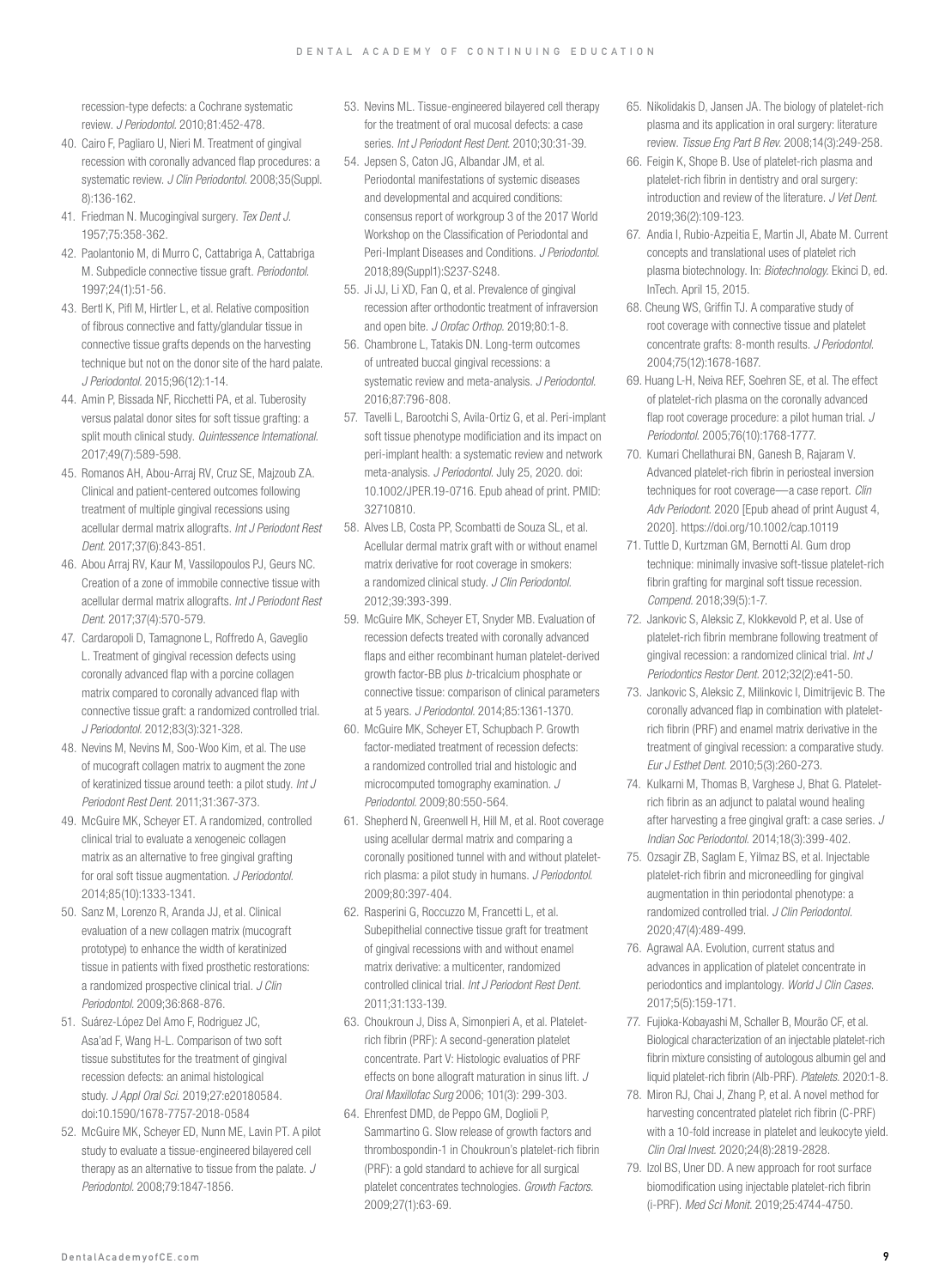

MARIA L. GEISINGER, DDS, MS, is

a professor and director of advanced education in periodontology in the Department of Periodontology in the University of Alabama at Birmingham (UAB) School of Dentistry. Dr. Geisinger received her BS in biology from

Duke University, her DDS from Columbia University School of Dental Medicine, and her MS and certificate in periodontology and implantology from the University of Texas Health Science Center at San Antonio. Dr. Geisinger is a diplomate in the American Board of Periodontology. She has served as the president of the American Academy of Periodontology Foundation and on multiple national and regional organized dentistry committees. She currently serves as chair of the American Dental Association's Council on Scientific Affairs and as a member of the American Academy of Periodontology's Board of Trustees. She has authored more than 45 peer-reviewed publications, and her

research interests include periodontal and systemic disease interaction, implant dentistry in the periodontally compromised dentition, and novel treatment strategies for oral soft- and hard-tissue growth. She lectures nationally and internationally on topics in periodontology and oral health care.



JENNIFER HIRSCH DOOBROW, DMD, FACD, FICD, is a

board-certified periodontist and owner and CEO of Periodontal and Implant Associates, Inc., located in Cullman, Alabama. She earned her DMD at the Medical University of South Carolina and received her

certification in periodontics from the University of Alabama (UAB) at Birmingham. She serves as a faculty member for the Pikos Institute, chair of the Alabama Dental Association Council on Budget and Auditing, and is a UAB Alumni Executive Council district

representative. Dr. Doobrow is the secretary-treasurer for the Southern Academy of Periodontology and sits on several committees for the American Academy of Periodontology. She holds past-president positions in the Alabama Society of Periodontists and the Wilson Chenault Dental Study Club, and she is a director for a Seattle Study Club located in Cullman, Alabama. In 2012, Dr. Doobrow was recognized as one of the University of Georgia's prestigious 40 Under 40. Most recently, she was selected as one of the Top 10 Young Educators in America for 2017 by the Seattle Study Club and was inducted as a fellow of the International College of Dentists, as well as a fellow of the American College of Dentists. She was also awarded the MUSC School of Dentistry Young Alumnus Award, the UAB School of Dentistry Outstanding Young Alumnus Award, and was featured on Lifetime Network's The Balancing Act, as well as on the Dentistry Uncensored podcast. She has authored numerous publications and lectures extensively throughout the United States on dental implants and periodontal regenerative therapies.

#### QUICK ACCESS code 21010

#### ONLINE COMPLETION

Use this page to review questions and answers. Visit dentalacademyofce.com and sign in. If you have not previously purchased the course, select it from the Online Courses listing and complete your online purchase. Once purchased, the exam will be added to your Archives page, where a Take Exam link will be provided. Click on the Take Exam link, complete all the program questions, and submit your answers. An immediate grade report will be provided. Upon receiving a grade of 70% or higher, your verification form will be provided immediately for viewing and printing. Verification forms can be viewed and printed at any time in the future by visiting the site and returning to your Archives page.

# **QUESTIONS**

## 1. Gingival recession and subsequent root surface exposure is associated with all of the following except:

- A. Esthetic compromise
- B. Increased rate of radicular caries
- C. Increased rate of edentulism
- D. Dentinal hypersensitivity

#### 2. Established soft tissue grafting techniques used in periodontal defects include:

- A. Free gingival graft (FGG)
- B. Coronally advanced flap with subepithelial connective tissue graft ( $CAF + sCTG$ )
- C. Coronally advanced flap with acellular dermal matrix (CAF + ADM)
- D. All of the above

#### 3. Current platelet concentrates (PCs) used in dentistry for augmentation of soft tissue grafting techniques include(s):

- A. Platelet-rich plasma (PRP)
- B. Leukocyte-rich platelet-rich fibrin (L-PRF)
- C. Injectable platelet-rich fibrin (i-PRF)
- D. All of the above

## 4. All of the following are true about platelet concentrates (PCs), except:

- A. PCs are autogenous materials derived from whole blood.
- B. PCs contain increased concentrations of growth factors and cytokines involved in wound healing and repair.
- C. All PCs require the use of exogenous thrombin.
- D. All PC preparation requires centrifugation.

#### 5. Which of the following are growth factors that are released by PCs?

- A. Platelet-derived growth factor (PDGF)
- B. Transforming growth factor-β (TGF-β)
- C. Vascular endothelial growth factor (VEGF)
- D. All of the above
- 6. The American Academy of Periodontology's glossary of terms defines a mucogingival deformity as "a departure from the normal dimension and morphology of, and/or interrelationship between gingiva and alveolar mucosa; the abnormality may be associated with a deformity of the underlying \_\_\_."
	- A. Tooth structure
	- B. Alveolar bone
	- C. Connective tissue
	- D. Periosteum

#### 7. Mucogingival deformities include all of the following except:

- A. Periodontitis
- B. Gingival recession
- C. Lack of keratinized and/or attached gingiva
- D. Aberrant frenum/muscle position

#### 8. The success of treatments for gingival recession is influenced by:

- A. Individual recession depths
- B. Gingival thickness
	- C. Interdental clinical attachment level (CAL)
- D. All of the above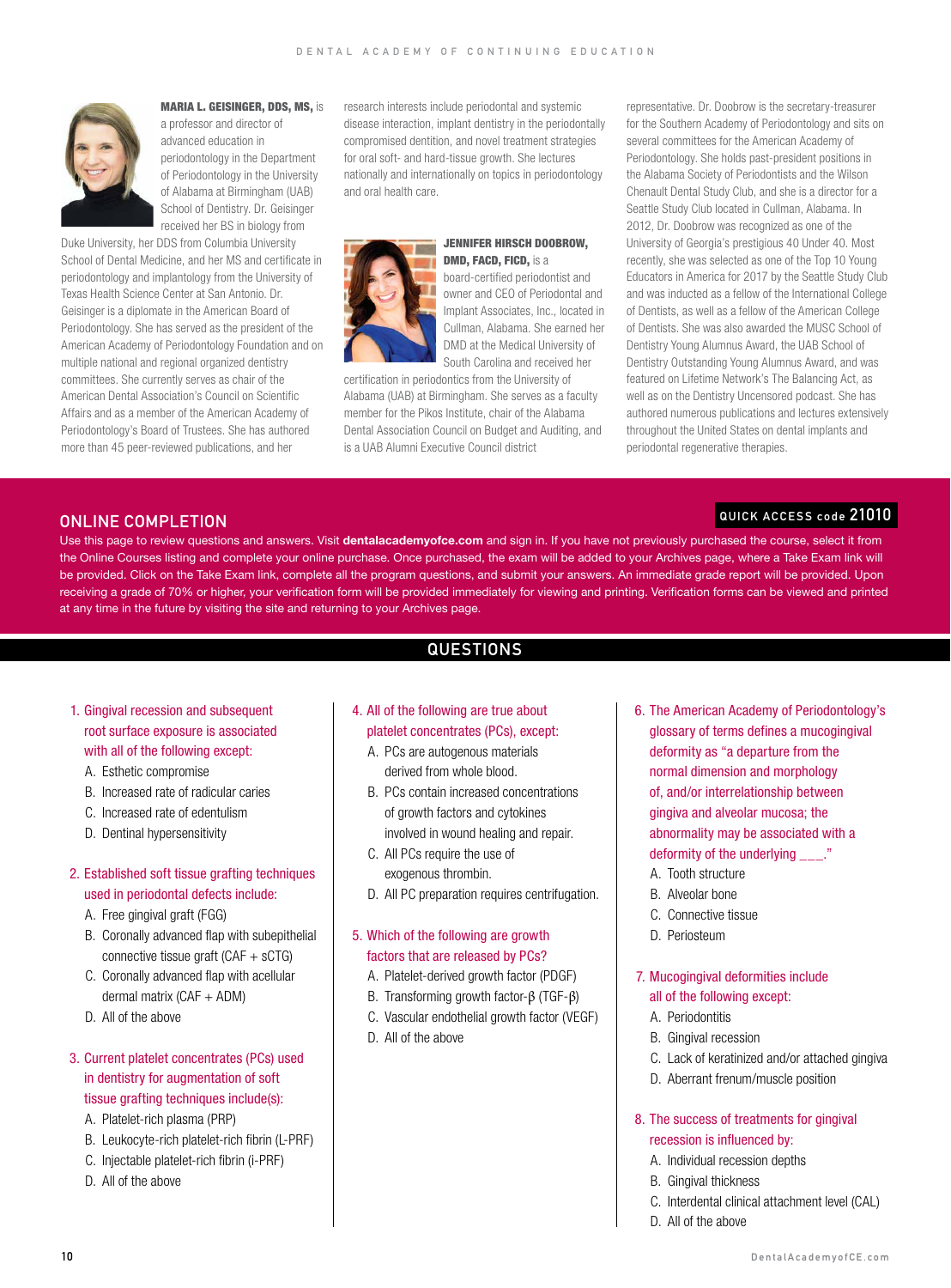## ONLINE COMPLETION

#### QUICK ACCESS co

Use this page to review questions and answers. Visit dentalacademyofce.com and sign in. If you have not previously purchased the course, select it from the Online Courses listing and complete your online purchase. Once purchased, the exam will be added to your Archives page, where a Take Exam link will be provided. Click on the Take Exam link, complete all the program questions, and submit your answers. An immediate grade report will be provided. Upon receiving a grade of 70% or higher, your verification form will be provided immediately for viewing and printing. Verification forms can be viewed and printed at any time in the future by visiting the site and returning to your Archives page.

# **QUESTIONS**

- 9. Gingival thickness of less than is associated with reduced root coverage in procedures that utilize coronally advanced flaps without additional soft tissue graft materials.
	- A. 0.5 mm
	- B. 1.0 mm
	- C. 2.0 mm
	- D. 5.0 mm

#### 10. All of the following are true about gingival recession defects classified as Cairo recession type 1 (RT1) except:

- A. Interproximal CEJ is not clinically detectable on the buccal aspect of the tooth.
- B. No loss of interdental bone is noted.
- C. Complete root coverage can be anticipated.
- D. Interproximal CEJ is not clinically detectable at both mesial and distal aspects of the tooth.

# 11. All of the following cells generally characterize normal soft tissue healing after grafting procedures except:

- A. Fibroblasts
- B. Odontoblasts
- C. Epithelial cells
- D. Endothelial cells

#### 12. Healing at sites where soft tissue procedures were used generally involve:

- A. Formation of immature fibrovascular tissue (i.e., granulation tissue) containing fibroblasts, collagen, and blood vessels that precedes mature angiogenesis
- B. Keratinization based upon the phenotype of the original source of materials
- C. Resorption of graft materials over time
- D. A and B
- 13. Autogenous grafts generally survive initially through \_\_\_ prior to angiogenesis and anastomosis of existing capillaries to allow for reestablishment of blood supply to the graft.
	- A. Salivary nutrients
	- B. Plasmatic circulation
	- C. Gingival crevicular fluid nutrients
	- D. None of the above
- 14. PCs, specifically PRF, have demonstrated an upregulation of proliferation of various cell types, including:
	- A. Periodontal ligament fibroblasts (PDL-F)
	- B. Gingival fibroblasts (GF)
	- C. Osteoblasts
	- D. All of the above
- 15. Autogenous free gingival grafts (FGG) have been used to treat gingival recession defects since 1957. All of the following are true about FGGs except:
	- A. Sites treated with FGGs demonstrate marked increases in the width of keratinized and attached gingiva postoperatively.
	- B. FGGs are considered the gold standard for root coverage procedures.
	- C. FGGs demonstrate less predictable root coverage when compared to CAF + sCTG.
	- D. FGGs often heal with color discrepancies with the surrounding gingival tissues.
- 16. Allogeneic grafts have demonstrated an ability to achieve predictable root coverage, particularly at sites without interproximal bone loss (e.g., Cairo RT1). These techniques demonstrate significantly less increase in keratinized gingiva than  $CAF + SCTG$ .
	- A. Both statements are true.
	- B. The first statement is true; the second statement is false.
	- C. The first statement is false; the second statement is true.
	- D. Both statements are false.

#### 17. Living cellular constructs used in soft tissue grafting are:

- A. Created using cells harvested from the patient being treated
- B. Bioengineered scaffolds embedded with autogenous cells
- C. Cell-embedded constructs composed of living allogeneic human fibroblasts and keratinocytes, bovine collagen, and human extracellular proteins
- D. Able to deliver better postoperative results for root coverage than  $CAF + sCTG$
- 18. The term periodontal phenotype refers
	- to the bone and gingival characteristics, including keratinized tissue and bone and gingival thickness. The presence of a thin periodontal phenotype has been associated with a greater risk for developing gingival recession over a patient's lifetime and also as a consequence of specific dental therapies, including restorative and orthodontic therapies.
		- A. Both statements are true.
		- B. The first statement is true; the second statement is false.
	- C. The first statement is false; the second statement is true.
	- D. Both statements are false.

#### 19. Sites with keratinized tissue width of less than 2 mm have been associated with:

- A. Increased probability of marginal bone loss
- B. Increased likelihood of patient discomfort at those sites
- C. Increased rates of bleeding on probing (BOP) at those sites
- D. All of the above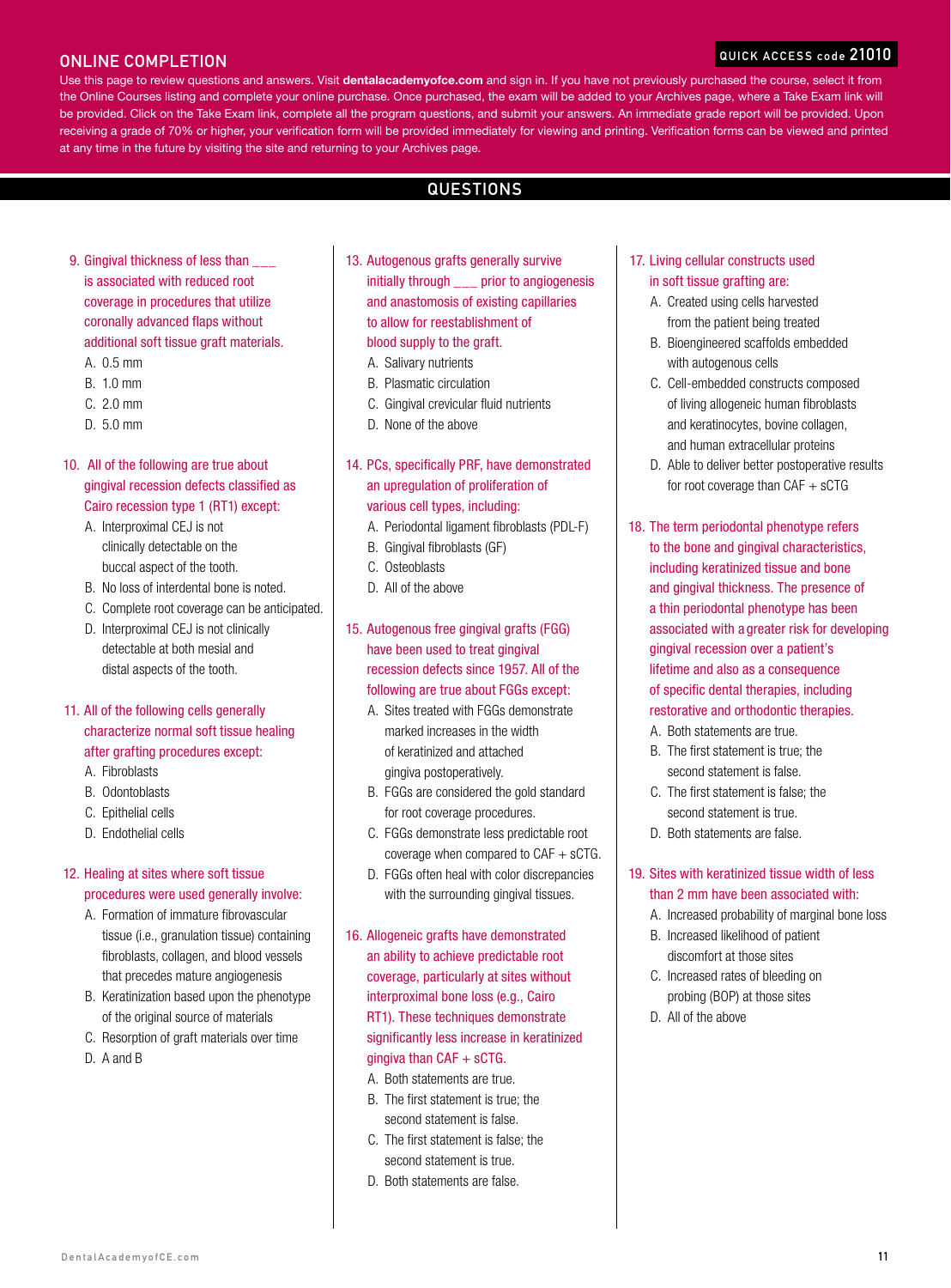#### **QUICK ACCESS**

#### ONLINE COMPLETION

Use this page to review questions and answers. Visit dentalacademyofce.com and sign in. If you have not previously purchased the course, select it from the Online Courses listing and complete your online purchase. Once purchased, the exam will be added to your Archives page, where a Take Exam link will be provided. Click on the Take Exam link, complete all the program questions, and submit your answers. An immediate grade report will be provided. Upon receiving a grade of 70% or higher, your verification form will be provided immediately for viewing and printing. Verification forms can be viewed and printed at any time in the future by visiting the site and returning to your Archives page.

# **QUESTIONS**

- 20. The use of biologic mediators, including PCs, has been suggested to improve outcomes at sites with more complex clinical presentations and in patients with other complicating factors, including:
	- A. Cairo RT2 and RT3 gingival recession defects
	- B. Defects in smokers
	- C. Defects in patients with poorly controlled diabetes mellitus
	- D. All of the above

#### 21. Advantages of PCs for adjunctive use in soft tissue grafting procedures include all of the following except:

- A. Their autologous nature
- B. They are readily harvested on the day of surgery
- C. They require complex and timeconsuming preparation prior to surgery
- D. They may contain a combination of growth factors in physiologic ratios

## 22. PCs are known to contain growth factors from platelets' alpha granules, including:

- A. Platelet-derived growth factor (PDGF)
- B. Vascular endothelial factor (VEGF)
- C. Transforming growth factor-beta (TGF- β)
- D. All of the above

#### 23. Application of PCs during soft tissue grafting results in greater postoperative root coverage with coronally advanced flap (CAF). Application of PCs during soft tissue grafting results in greater postoperative root coverage with coronally advanced flap (CAF) and subepithelial connective tissue graft (CAF + sCTG).

- A. Both statements are true.
- B. The first statement is true; the second statement is false.
- C. The first statement is false; the second statement is true.
- D. Both statements are false.
- 24. Sites treated with root coverage procedures and adjunctive PC use have been shown to demonstrate \_\_\_ gingival index and \_\_\_ gingival thickness as compared to such procedures without PCs.
	- A. Superior, greater
	- B. Equivalent, greater
	- C. Superior, less
	- D. Equivalent, less
- 25. PCs may improve postoperative pain control and patient-reported outcomes during the healing phase. These improvements have been attributed to the more rapid healing progression attributed to PC application.
	- A. Both statements are true.
	- B. The first statement is true; the second statement is false.
	- C. The first statement is false; the second statement is true.
	- D. Both statements are false.

#### 26. The use of PRF as a biologic bandage at palatal donor sites after harvest of CTG or FGG grafts may provide:

- A. Faster healing at autologous graft donor sites
- B. Decreased postoperative morbidity
- C. Higher levels of patient acceptance
	- for grafting procedures
- D. All of the above

#### 27. The use of microneedling and injectable PCs has been adapted from dermatologic and plastic surgery applications as methods to:

- A. Increase root coverage
- B. Increase hard-tissue thickness
- C. Increase gingival thickness and alter periodontal phenotype
- D. Alter gingival color variations
- 28. Advanced platelet-rich fibrin (A-PRF) has been associated with:
	- A. Increased macrophage differentiation
	- B. Improved root coverage after use in soft tissue grafting
	- C. Improved histologic fibrin organization
	- D. Increased number of fibroblasts within the PRF material
- 29. Titanium prepared platelet-rich fibrin (T-PRF) is prepared using titanium vials rather than glass and this has been associated with:
	- A. Improved root coverage after use in soft tissue grafting
	- B. Increased structural integrity of the PRF material after preparation
	- C. Increased cellularity of the PRF material
	- D. Decreased quantities of growth factors within the PRF materials
- 30. The adjunctive use of PCs during soft tissue grafting procedures may provide distinct benefits during periodontal plastic surgery procedures aimed at increasing root coverage and altering the periodontal phenotype. The use of such materials in cases where patient and/or site-specific factors are likely to result in less predictable outcomes may provide increased likelihood of beneficial clinical results.
	- A. Both statements are true.
	- B. The first statement is true; the second statement is false.
	- C. The first statement is false; the second statement is true.
	- D. Both statements are false.